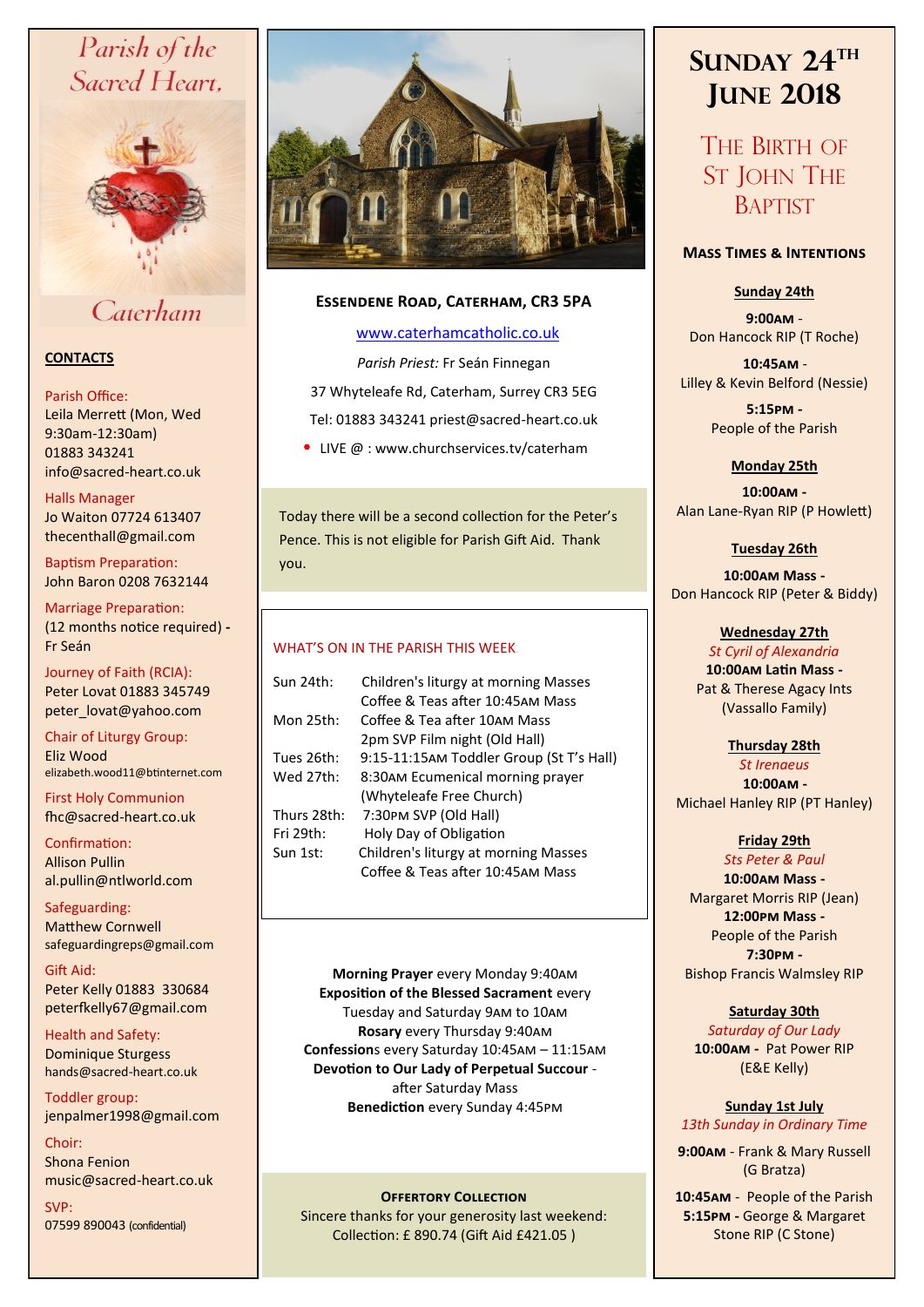# **S C H O O L O P E N D A Y S**

#### **St Philomena's Catholic High School for Girls**

Pound Street, Carshalton, SM5 3PS

www.stphils.org.uk *Open evening Tuesday 3rd July 3:30pm to 8pm*

### **St Bede's School**

Carlton Road, Redhill, RH1 2LQ www.st-bedes.surrey.sch.uk *Thursday 5th July, 5:30pm – 9:00pm*

### **Oakwood School and Nursery**

Independent Education with a Catholic Ethos for Girls and Boys aged 3 to 11

59 Godstone Road Purley Surrey CR8 2AN Tel: 020 8668 8080 www.oakwoodschool.org.uk enquies@oakwoodschool.org.uk *Saturday 6 October from 10am – 1pm*

### **Oliver House School**

Independent Education with a Catholic Ethos for Girls and Boys aged 3 to 11

7-11 Nightingale Lane Clapham South London SW4 9AH Tel:020 8772 1911

www.oliverhouse.org.uk enquiries@oliverhouse.org.uk *Saturday 6 October from 10am – 1pm* 

### **The Cedars School**

Independent Education with a Catholic Ethos for boys aged 11 to 18

Coombe Road Lloyd Park Croydon CR0 5RD Tel: 020 8185 7770

www.thecedarsschool.org.uk enquiries@thecedarsschool.org.uk *Saturday 29 September 2018 10am-12pm* 

### **The Laurels School**

Independent Education with a Catholic Ethos for Girls aged 11 to 18

126 Atkins Road London SW12 0AN Tel: 020 8674 7229 www.thelaurelsschool.org.uk enquiries@thelaurelsschool.org.uk *Wednesday 19 September 10am-12pm Saturday 13 October 10am-1pm*

To the kind parishioner(s) who took tablecloths to launder after the Madaba lunch, there are still 4 to come back. Please could they be returned as they are needed for a function.

### Your Faith is important!

As with all other important aspects of life, it needs exploring and nurturing. "Journey of Faith" is not just for people who would like to become Catholic, but is for anyone who would like to explore and deepen their faith.

Join us in September for the beginning of an interesting, enjoyable and maybe challenging time!

#### **PARISH PILGRIMAGE TO OUR LADY OF CONSOLATION**

West Grinstead on 8th August this will be a family day beginning with Mass followed by a picnic and activities for the children. This is a lovely place with a garden and important Catholic history. To keep the cost down we would like to travel by car. If you have any ideas or can offer to help with the children's activities please contact Eliz Wood on elizabeth.wood11@btinternet.com. Please save the date.

#### **B I D D I N G P R A Y E R S**

This is just a reminder to those preparing bidding prayers, of the principles Bishop Richard asked for.

There should normally be four prayers: only exceptionally may there be one or two more. The first is always for the Church, in any aspect of her life and ministry. This should not always be about the Pope, or Church leaders, but include any part of the Church's work. SVP, Servers, Ministers of Communion, Teachers, Missionaries, the persecuted, those unable to come to Mass, all can be prayed for at this time, and many more of the same sort. The second is for the civil government; for the Queen, the Prime Minister, the Cabinet, Parliament, the UN, the County or Parish councils, political parties (as long as the prayer is not

partisan), foreign aid, and others like these. The third (and if necessary a fourth) is for other needs; look in the news and see what needs highlighting. If possible, tie these to the Sunday readings.

The last prayer is for the dead. Please note that we 'pray for' the dead. Please do not use the phrase 'remember before God', which was created by non-Catholics to express that they do not believe in prayer for the dead.

#### S A C R E D H E A R T T O D D L E R G R O U P

| Toddler group is back to the St | their ann   |
|---------------------------------|-------------|
| Thomas Hall.                    | farm. Thi   |
| On Tuesday 10th July, the       | out for a   |
| toddler group will be going on  | for 1 chile |

toddler group will be going on for 1 child, 1 adult and a tractheir annual visit to Godstone tor ride!! Booking is is is a fantastic day great price - £7.32

essential - please email 'jenpalmer1998@gmail.com' to have your name put onto the list!

## **S V P**

### **SVP Film Club: Monday 25th June at 2pm**

Our June film will be 'Florence Foster Jenkins', an inspirational true story of a woman who followed her dream and lit up the lives of all who came to know her. A passionate amateur, Florence aspired to be a great singer. Although she could barely hold a tune, her devoted husband and friends delighted in the joy of her performances and protected her from the ridicule of strangers. But when Florence decided to give a public concert to 3,000 people in Carnegie Hall, her husband knew that he faced an impossible challenge.

*The Sacred Heart SVP Conference would like to say a big 'thank you' to all those who contributed in any way to the success of our Quiz Night last Friday. We all enjoyed a great evening and a total of £600 was raised to support the work of the SVP!*

#### **T R A F F I C K I N G A N D M O D E R N S L A V E R Y .**

Cardinal Nichols is among church leaders who have welcomed the launch of **The Safe Car Wash App.** It is intended to be opened while visiting a car wash

and users are asked to answer a number of questions. If the answers suggest the car wash may be suspicious they will be advised to contact The

Modern Slavery Helpline. 0800 0121 700. Please support this initiative.

Justice and Peace Group

#### **G I F T A I D A N N U A L S T A T E M E N T S**

Printed Gift Aid Donation Statements which were not collected on Sunday 3rd June are available in the Sacristy. If you have not received your annual statement for tax year 2017/18 either in printed form or via email, please contact the Parish Organiser at peterfkelly67@gmail.com or call 01883 330684. Thank you for your generous support.



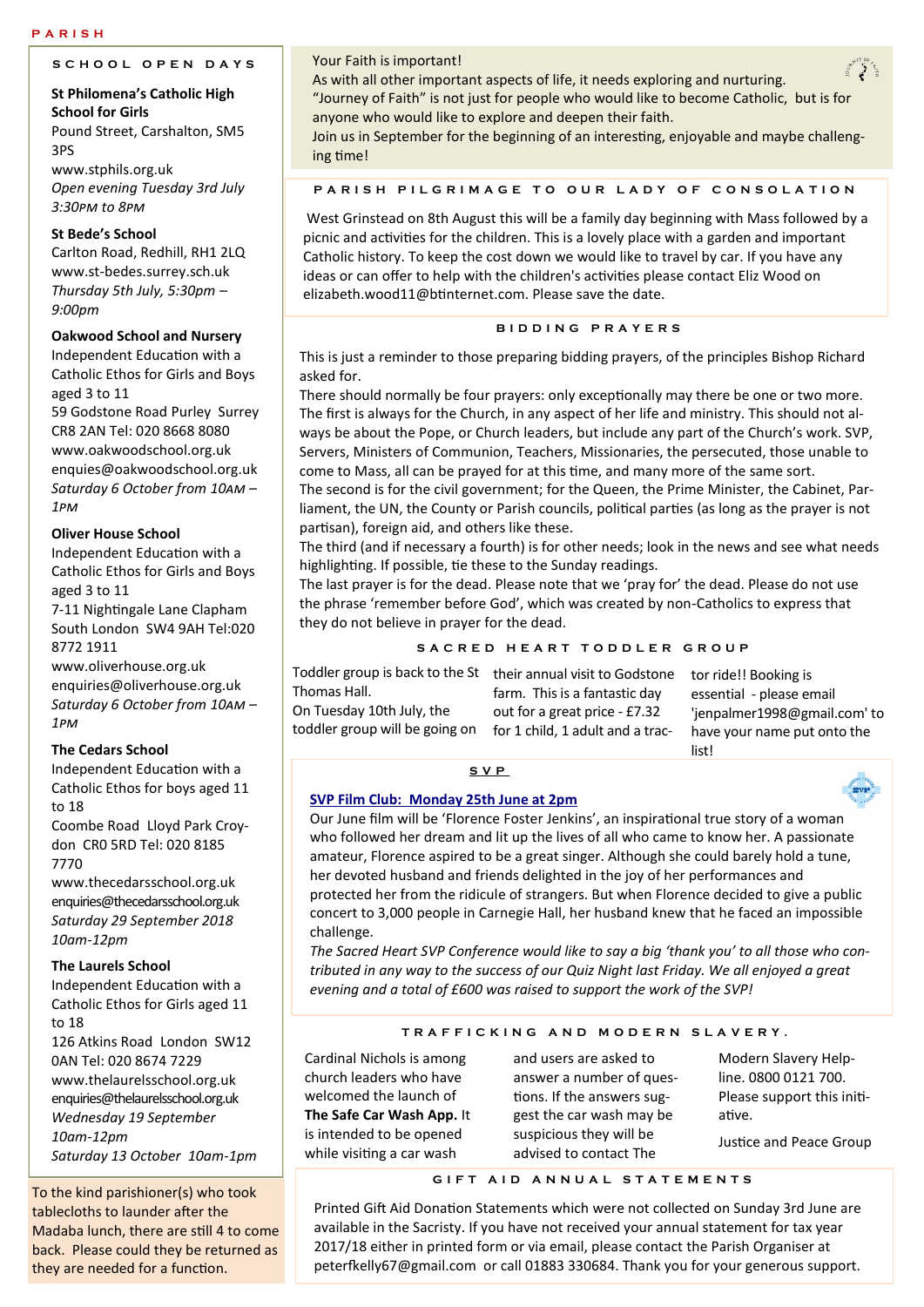#### **T A X I R O T A**

We have a Parish Taxi Drivers Rota Scheme that brings people with mobility problems to Sunday Mass. We

are looking for more volunteers to bring people to the 9.00am Sunday Mass, including a Parishioner who is looking for a

lift from Bletchingley. Would anyone able to commit themselves to this service, on say a monthly basis,

please contact John Baron on 0208 763 2144 or johndavidbaron@gmail.com.

This week we celebrate the feast day of St Josemaria Escriva de Balaguer, the founder of the movement known as Opus Dei, which seeks to teach its members how to achieve holiness through ordinary daily work. We have a number of members of the Prelature in our parish; we wish them a happy feast day, and we warmly welcome the members of the local district who will be celebrating the feast here at the Sacred Heart Church with a Mass at 7.30pm on Tuesday.

It will not escape your attention that we have reversed the lectern and chair on the sanctuary. The purpose is so that readers who find steps difficult will be able to use the little doorway from the Sacred Heart chapel which has things to hang on to. For

the same reason, I would like to try changing the method of readers approaching the altar to read. For a period of experiment, would readers please not come up together, but only for the reading they are doing, leaving directly afterwards. This also should avoid awkward

#### **M E S S A G E T O R E A D E R S**

hanging around while the psalm is sung at the 10.45 Mass. To sum up: would the first reader please approach the lectern at the end of the collect (opening prayer), do the reading and (if said not sung), the psalm, then go back to his or her place.

Meanwhile the second reader can approach towards the end of the psalm and be ready to take over, leaving once the Alleluia verse has been said. This means that the reader can take as long as he or she likes to get to the lectern.

### **O F I N T E R E S T . . .**

#### LONDON SW CATHOLIC YOUNG ADULTS

London SW Catholic Young Adults is a social group for young Catholics which meets every month. For further details visit our Facebook page or contact Miles on 07790 441242. Our next social evening is on Saturday, 7th July from 7.30pm at The Junction, Clapham Junction SW11 1SA.

Sea Sunday is when we have the opportunity to remember and pray for seafarers, their families and all who support them. On Sea Sunday Catholic Churches

**S E A S U N D A Y - 8 T H J U L Y**

around the UK take up a second collection with all funds raised going to the Apostleship of the Sea to support our work. It is a day

of remembrance, prayer and celebration, and an opportunity to think about and thank those seafarers who work tirelessly throughout

the year bringing us goods we often take for granted. For information and resources see Apostleship of the Sea website www.apostleshipofthesea.org.uk /about-sea-sunday

#### DAY OF REPARATION AND CONSECRATION, WEST GRINSTEAD

God willing, we are expecting a day of Reparation and Consecration on July 21st at Our Lady of Consolation, West Grinstead, commencing with Holy Mass at 12.00 noon. For further details please contact: Linda C-Dominguez on 01273 463463 or email Jayne Lock at jaynejock1@gmail.com

'Thy Will be done? - healing God's world'. This Study Weekend at The Bar Convent is on Saturday 14th and Sunday 15th July 2018; it is one of the Jesuit-

#### **L I V I N G T H E O L O G Y S T U D Y W E E K E N D**

inspired 'Living Theology' courses held at different venues across the country. The cost for the weekend is £60 (students £30) which includes lunches and refreshments. All are welcome, and for anyone who cannot come for the whole weekend attendance for just one of the days is half the price. Booking is essential; the last day for

booking is June 30th. For more details see www.jesuit.org.uk/livingtheology-york-2018 , e-mail Brenda on fazikasbrenda @btinternet.com or phone Patricia on 01642-645732.

#### **A L T A R S E R V E R S R O M E P I L G R I M A G E**

At the invitation of the Holy Father, the Archconfraternity of St Stephen (Guild of Altar Servers) is organising a five-day trip to Rome in July, 2018. For more information and to book go to www.paxtravel.co.uk/guild-of-st-stephen.

# **M O N A S T I C E X P E R I E N C E W E E K E N D**

The Benedictine monks of Pluscarden Abbey offer a special opportunity to see at first-hand what monas-

tic life is about, during the weekend Friday 3rd to Monday 6th August 2018. The invitation is extended

to single young men, Catholics who practise their faith, aged 18-35. There will be no charge for the weekend.

Anyone interested in taking part is invited to contact Fr Benedict Hardy OSB: Novicemaster @pluscardenabbey.org